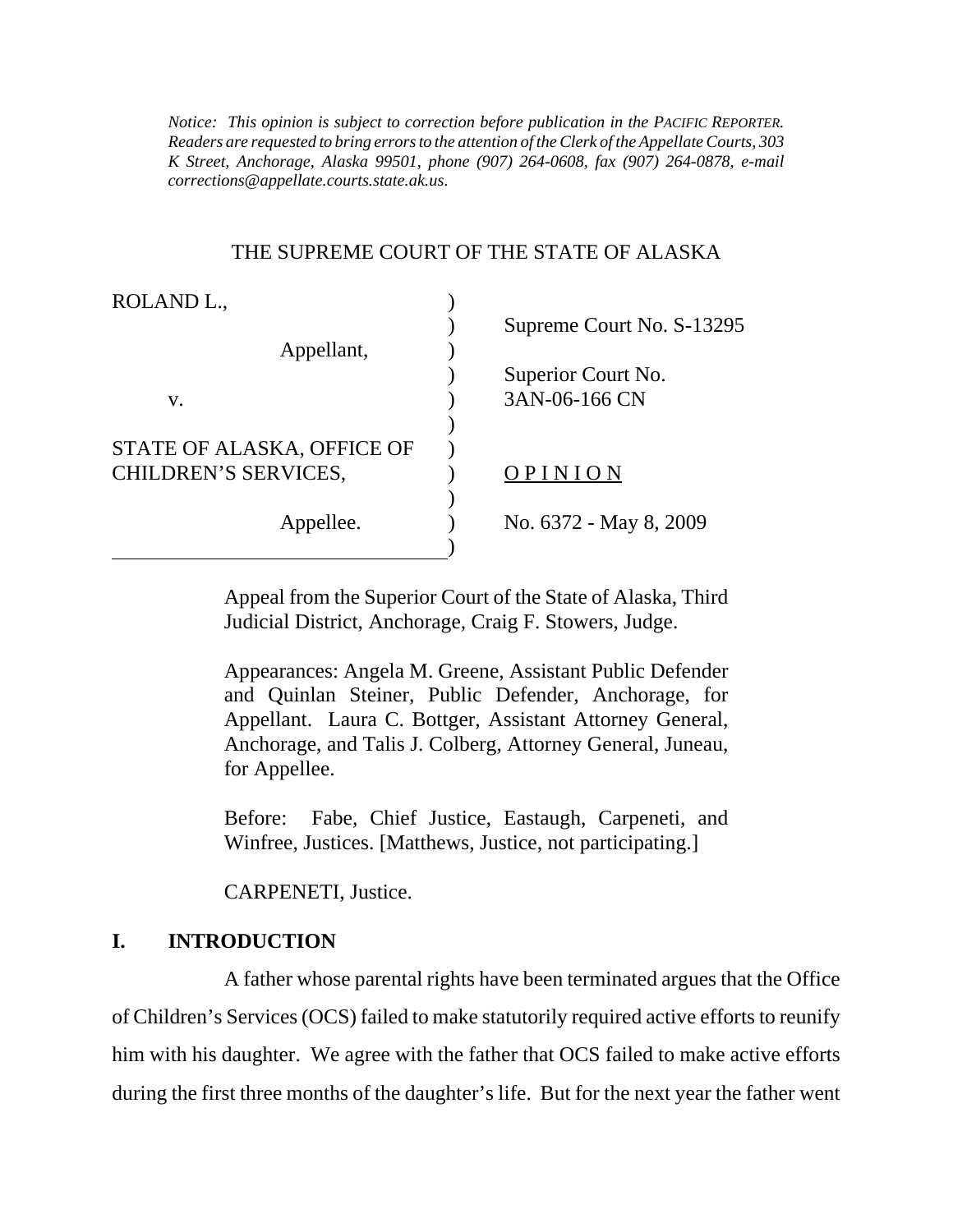on the run from the law, and could not be found. After his re-arrest, OCS delayed proceedings to terminate his parental rights for six months to pursue active efforts, and the father did make some progress during that time. We nonetheless conclude that his desultory progress was insufficient considering his history of domestic violence and his problems with anger management, mental health, and substance abuse. We affirm the trial court's conclusion that OCS made active efforts to reunify father and daughter.

## **II. FACTS AND PROCEEDINGS**

## **A. Facts**

Sherrie,<sup>1</sup> an Indian child, was born on May 2, 2006. Roland is Sherrie's father. He was in jail when Sherrie was born. OCS identified Sherrie as a child in need of aid shortly after birth. OCS identified Roland as Sherrie's father within a few weeks of her birth. But Sherrie's social worker did not contact Roland at the jail except to send someone to obtain a specimen for paternity testing and to give Roland her card.

Roland got out of jail in July 2006, and on August 8 he called Sherrie's social worker and asked for visitation with Sherrie. Sherrie's social worker set up visitation for Wednesday mornings from nine to ten, but at first she could not contact Roland to tell him because he did not give her his contact information. A few weeks later, he contacted her and she told him about the visitation. At the termination trial, the social worker testified that for three weeks in a row, Roland failed to show up at the visitations. She testified that when he was telephoned,<sup>2</sup> Roland said that he just woke up because he was working the night shift as a janitor, and he lived too far away to get there in time, so he would have to miss the visitation.

<sup>&</sup>lt;sup>1</sup> We use pseudonyms to protect the identities of the parties.

<sup>&</sup>lt;sup>2</sup> By this time the social worker had obtained contact information for Roland.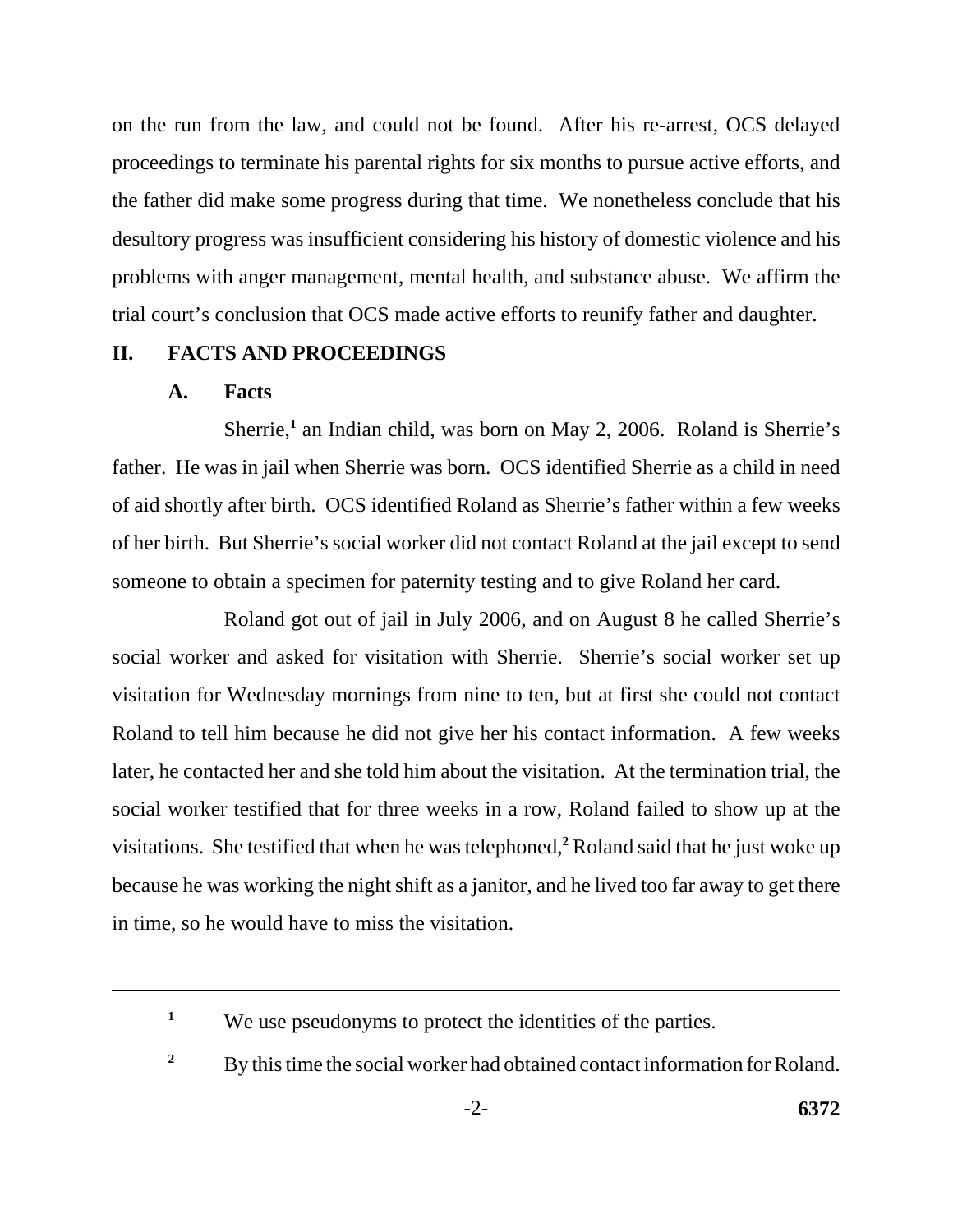In October Sherrie's social worker talked to Roland about a case plan, but he refused to participate. The social worker testified that in that conversation Roland said he was "not going to work a fucking case plan." She also testified that he referred to Sherrie as "the damn baby." Roland's testimony differed, but the trial court believed the social worker's version of events, finding that in 2006 Roland "told the social worker in no uncertain terms he would not work a case plan."

The social worker had no further contact with Roland after that. She explained: "He was on the run. His probation officer and I were talking and we had an agreement if he were found, if . . . I found out where he was, I would let him know or if he found out, he would let me know." Roland later testified that he had been staying with a friend at the Alaska Senior Center. He agreed that he had been "on the run," and if law enforcement had found him he would have gone back to jail.

Roland was arrested and re-incarcerated in September 2007. The social worker learned his whereabouts in late November or early December 2007, when Roland called her to ask for visits with Sherrie.

#### **B. Proceedings**

In December 2006 OCS filed for termination of Roland's parental rights. The case went to trial in December 2007. At trial, evidence focused several times on OCS's failure to contact or assist Roland while he was in jail during the first few months of Sherrie's life. On the second day of trial, OCS decided to continue the termination proceedings against Roland in order to have additional time to work with him. OCS cited "the evidence that came out at the beginning of the trial and the concerns that I think everybody had about the efforts that had been made up to [August 2006]." Superior Court Judge Craig F. Stowers agreed, and admonished Roland to take full advantage of his second chance. Judge Stowers advised Roland "don't waste any time and don't let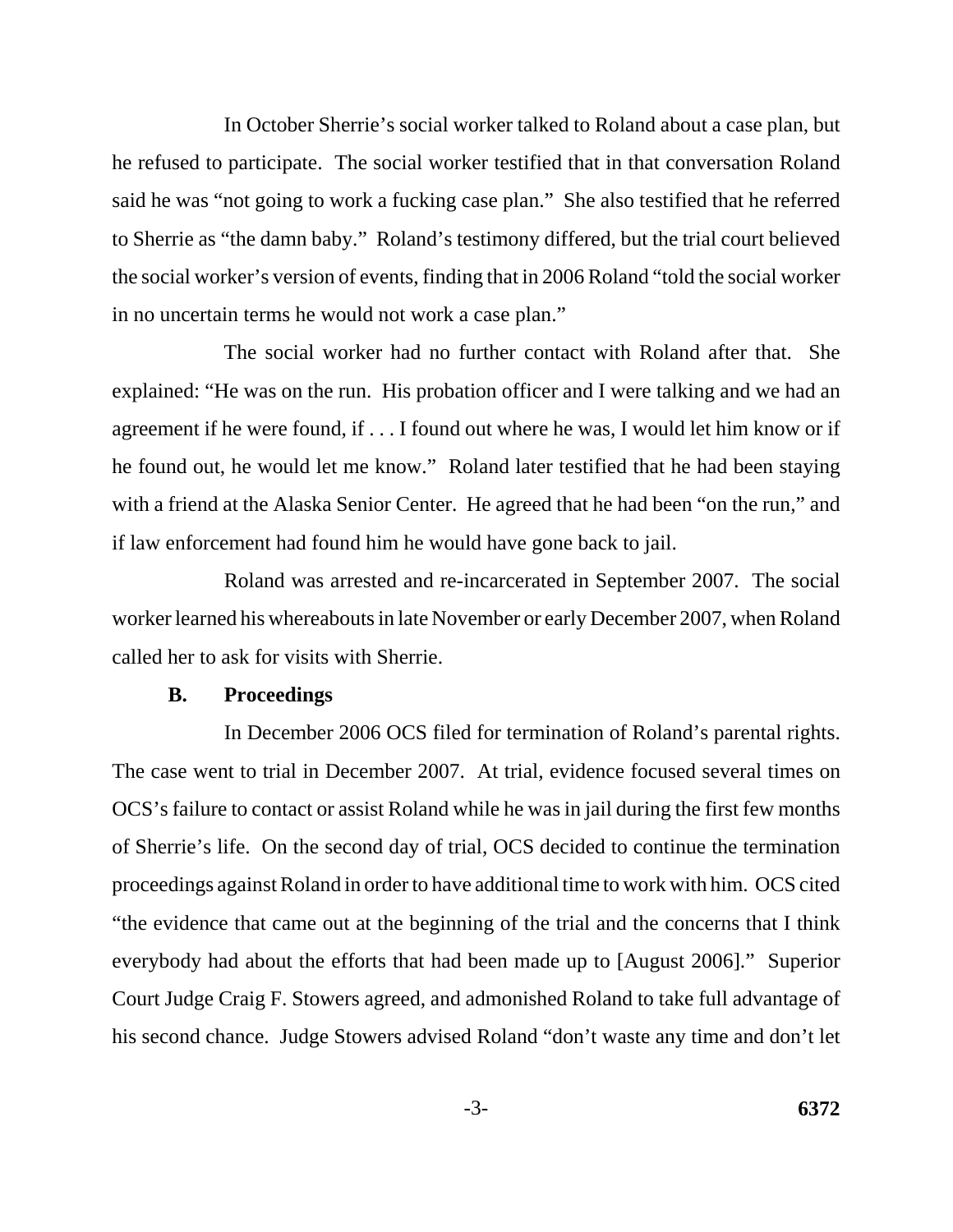a single opportunity to do what it is that you need to do go by." Roland replied: "Yes, sir."

In January 2008 Sherrie's social worker met with Roland to develop a case plan and begin visitation with Sherrie. But after two visits, Roland told Sherrie's social worker not to bring Sherrie to the jail any more because he was concerned about germs at the jail. In late March he asked for visitation to start again. In April he was moved to a jail in Palmer, and visitation was reduced to once a month because of the time needed for a visit: It is a five-hour trip for a social worker to bring Sherrie to Palmer, do a onehour visit, and drive back to Anchorage.

While in jail in Anchorage, Roland refused to participate in mental health evaluation services that were available to him there. The social worker testified that he "said he would not participate in [the Anchorage jail's mental health] unit."**<sup>3</sup>** She also testified that "in the past . . . he had been on meds, but he said he wasn't going to take meds again. He also added that if he did take meds, then people would think he was mentally ill." Mental health evaluation is not available at the Palmer jail.

Other than the mental health evaluation, Roland was in compliance with the rest of his case plan. Once in Palmer he started taking many of the classes offered in the jail. He took classes in parenting, anger management, and preventing family violence.**<sup>4</sup>**

<sup>&</sup>lt;sup>3</sup> Roland testified that he spent a week in the Anchorage jail's mental health unit for observation, but that he was never given an assessment, and was returned to the general population after a week of observation revealed no problems. The judge, however, found the social worker's testimony that Roland refused to cooperate with an assessment to be credible.

At the time of trial, OCS had not yet reviewed those classes to determine if they meet Roland's case plan's requirements. Sherrie's social worker testified that sometimes jail classes do not meet OCS standards: "Some of those classes are very short (continued...) **4**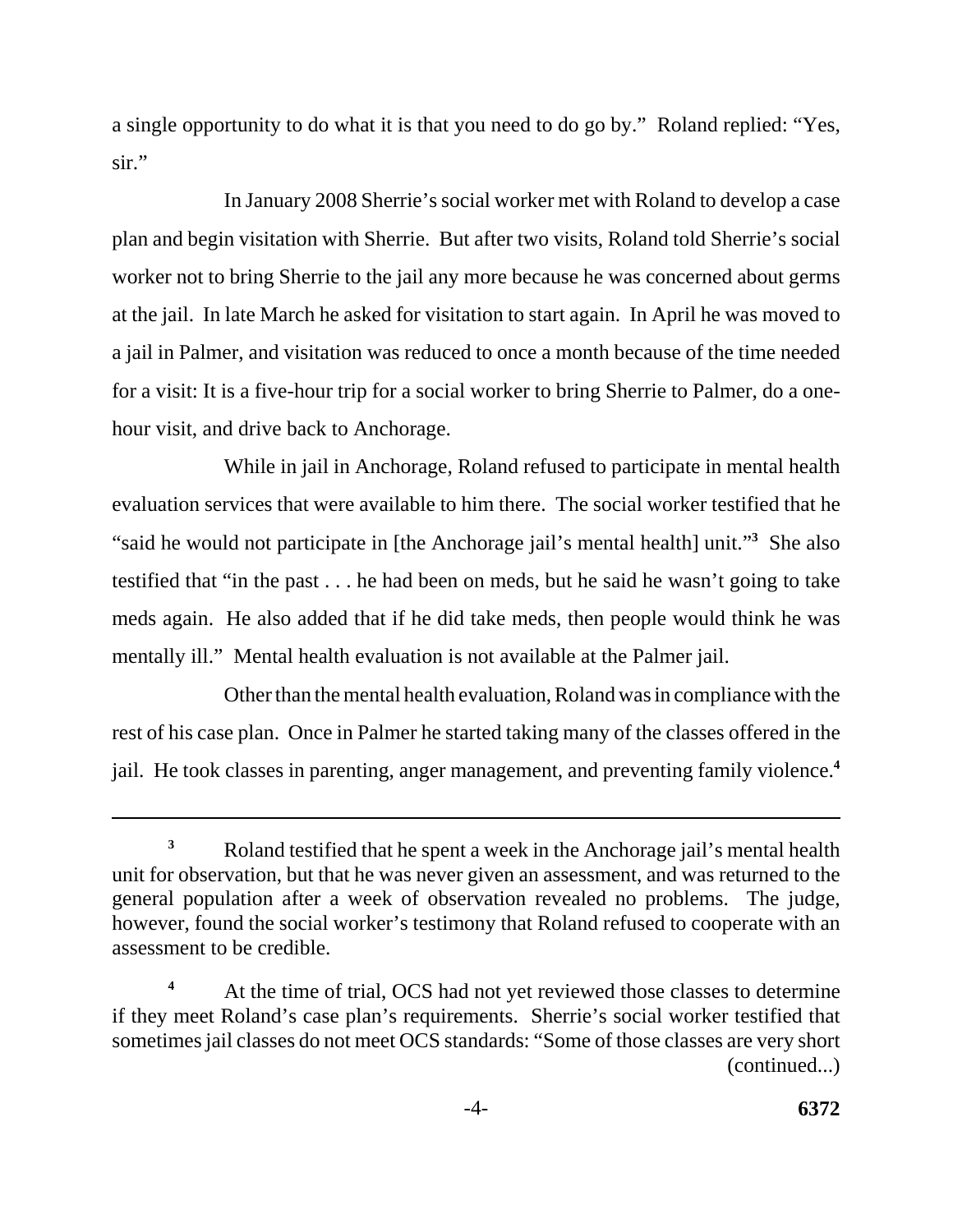He requested funds for a substance abuse assessment, which could be done at the Palmer jail, and OCS agreed to provide the money, although it had not yet done so at the time of trial.

During these months, Roland's relationship with Sherrie's social worker deteriorated. He claimed that she interfered with his visits with Sherrie and inappropriately discouraged him from working his case plan. A number of credible witnesses, many of whom were witnesses to Roland's visits with Sherrie and other contact with Sherrie's social worker, rebutted his testimony. He continually insisted that she be removed from the case, even writing a letter to the court asking she be removed. Sherrie's social worker testified that shortly before the trial she had been scheduled to take Sherrie to visit Roland in Palmer. Before the visit she got a letter from Roland "saying that he no longer wanted me as a social worker, he would like to file a restraining order against me, he doesn't want me around him." Because she could not find someone else to take her place on the scheduled visit, that visit never happened.

The termination trial recommenced on June 26, 2008. After the trial, the court terminated Roland's parental rights. It found that OCS failed to make active efforts in the three-month period when Roland was in jail after Sherrie's birth, but that Roland then refused to work a case plan, and went on the run, making "no effort to support his daughter or maintain any visitation with her." The court wrote: "Only with his most recent arrest and incarceration did he express an interest in working a case plan . . . . [T]his interest and participation is too little, too late . . . ."

(...continued) **4** 

and probably don't address what is needed by people that have a long history . . . of violence."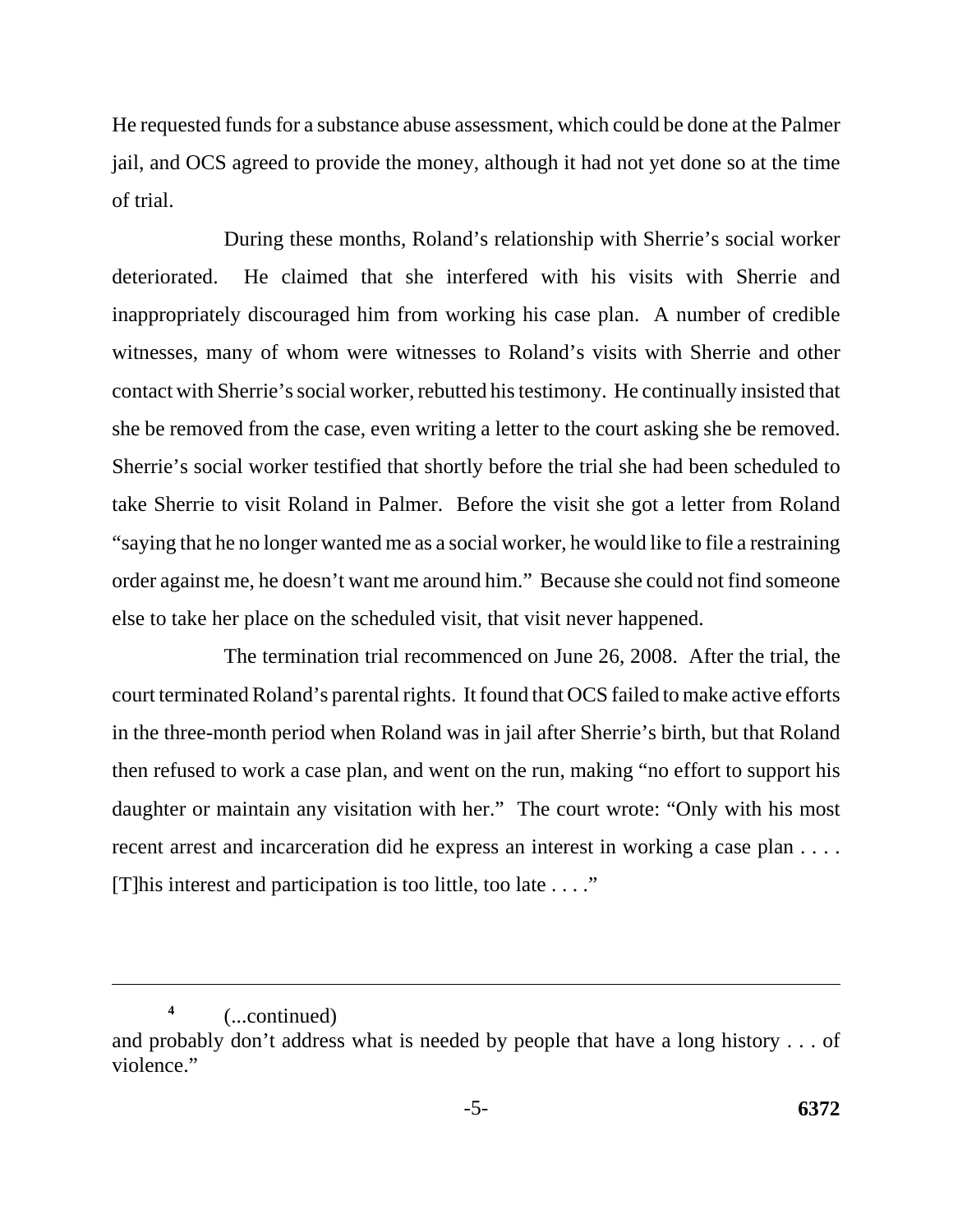The court discussed Roland's history of domestic violence and violent crime, and his failure to protect Sherrie from her mother's drug abuse. The court found a "serious question whether [Roland] has a mental illness or serious emotional disturbance that may place his daughter at substantial risk of physical harm or mental injury," but that the state did not prove by clear and convincing evidence that this was the case. Finally, the court found that Roland's "refusal to cooperate with his case plan's requirement to undergo a psychological assessment is relevant to his failure to adequately work his case plan, but it does not, in and of itself, prove he suffers from mental illness."

The court also discussed Roland's decision to go on the run from the law for a year. The court noted that Roland "has been in jail or on the run" for all of Sherrie's life. The court also noted that Roland's disappearance for a year hampered OCS active efforts. "Though the department could have done more, it was [Roland], after all, who put himself in jail and on the run." The court found OCS met the "active efforts" requirement:

> The Court finds that under the totality of the circumstances and given the social worker's active efforts since the December 11, 2007 testimony, [OCS] has proved by clear and convincing evidence that it made active efforts under the circumstances to provide remedial services and rehabilitative programs designed to prevent the breakup of the Indian family. This is not to say that this case represents  $[OCS's]$ best active efforts — it doesn't. But the Court has considered [Roland's] role, especially prior to his relatively recent change of heart, in earlier refusing to engage in a case plan, then going on the run until his arrest in 2007. . . . In the totality of circumstances, [OCS] has crossed the minimum threshold of active efforts required given the circumstances of this case.

(Emphasis in original.)

# **III. STANDARD OF REVIEW**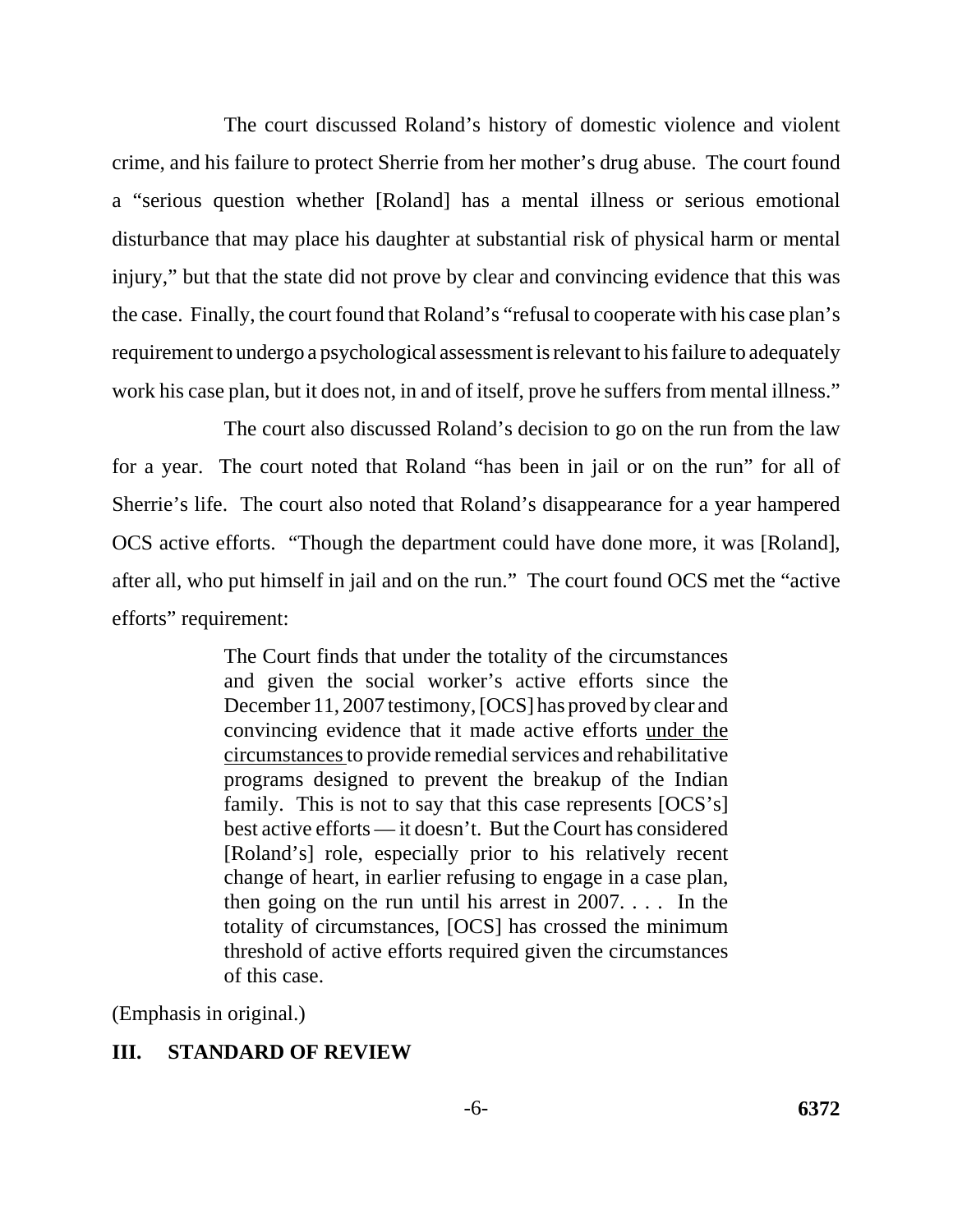In termination of parental rights cases, we review a superior court's findings of fact for clear error.**<sup>5</sup>** We find clear error when the record, reviewed in the light most favorable to the prevailing party, firmly and definitely convinces us that the superior court made a mistake.**<sup>6</sup>** Whether findings of fact meet the statutory standard is a question of law that we review *de novo*.<sup>7</sup> Whether the state complied with the statutory active efforts requirement is a mixed question of law and fact.**<sup>8</sup>**

## **IV. DISCUSSION**

# **OCS Proved by Clear and Convincing Evidence that It Made the Active Efforts ICWA Requires To Prevent Breakup of this Indian Family.**

When the state seeks to terminate parental rights to an Indian child, the Indian Child Welfare Act (ICWA) requires that it must prove that it made active efforts to provide remedial services and rehabilitative programs designed to prevent the breakup of the Indian family, and that those efforts were unsuccessful.**<sup>9</sup>** Roland argues that OCS failed to make active efforts when he was in jail May through July 2006, and that this initial failure "undermined any subsequent remedial measures taken by OCS." He also argues that OCS's efforts in the spring of 2008 were "too little, too late." Even if he followed his case plan exactly, he argues, there was not enough time for him to complete the case plan before termination of his parental rights. The state responds that, although it admittedly failed to make active efforts during the first three months, those months

 $7$  *Id.* 

**8** *Id.*

**<sup>9</sup>**25 U.S.C. § 1912(d) (2006).

**<sup>5</sup>** *Maisy W. v. State, OCS*, 175 P.3d 1263, 1267 (Alaska 2008).

**<sup>6</sup>** *Id.*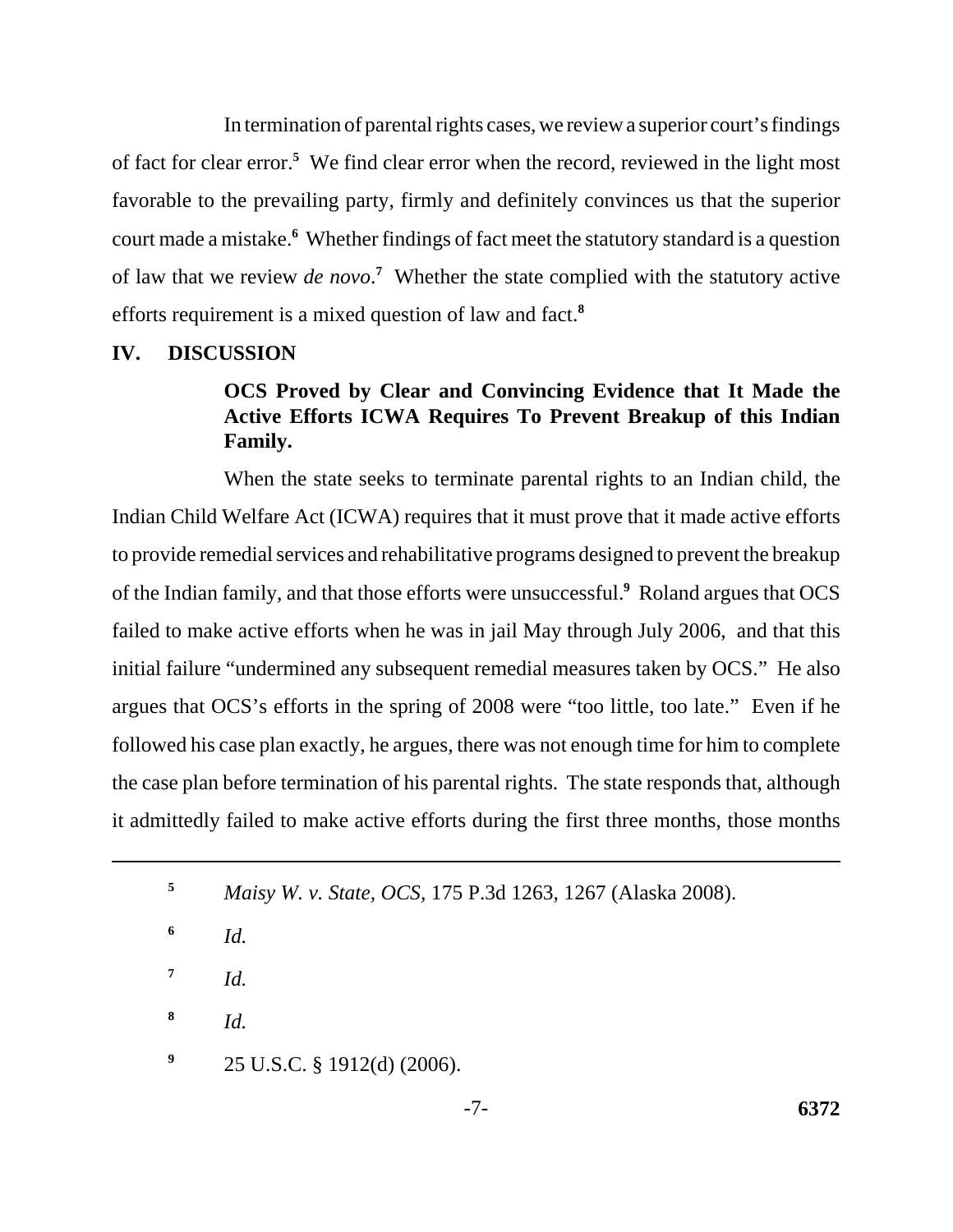were "overshadowed" by Roland's conduct in refusing to work a case plan and hiding out for a year. The state argues that Roland missed his chance to become a father when he spent a year on the run.

The state's concession that it did not make active efforts when Roland was in jail in 2006 is well taken. No one contacted Roland while he was in jail, except to take a paternity sample and give him the social worker's business card. Roland first initiated contact with OCS when he was released in the summer of 2006. OCS apparently did not formulate a case plan until that time.

But we disagree with Roland's theory that the state's failure of active efforts during the first three months of Sherrie's life prevented him from ever becoming a parent to Sherrie. We have held that active efforts must be evaluated over time.**<sup>10</sup>** These three months — out of the twenty-six months before termination of Roland's rights — do not determine the outcome of this case.

We also disagree with Roland's argument that the active efforts from January through July 2008 were "too little, too late." First, we think the state made active efforts during that time period. Social workers met with Roland to discuss his case plan, offered him a mental health evaluation at the Anchorage jail, and brought Sherrie

**<sup>10</sup>***See Maisy W.*, 175 P.3d at 1268-69 (three-month failure of active efforts did not prevent termination of ICWA parent's rights where there was substantial OCS involvement and efforts during three years that case lasted); *E.A. v. State, DFYS*, 46 P.3d 986, 990 (Alaska 2002) (seven-month failure of active efforts over many years of OCS involvement with this ICWA parent did not prevent termination of parent's rights where parent not sober, failed to take many opportunities to get treatment, and when active efforts started again, she was hard to contact and uncooperative).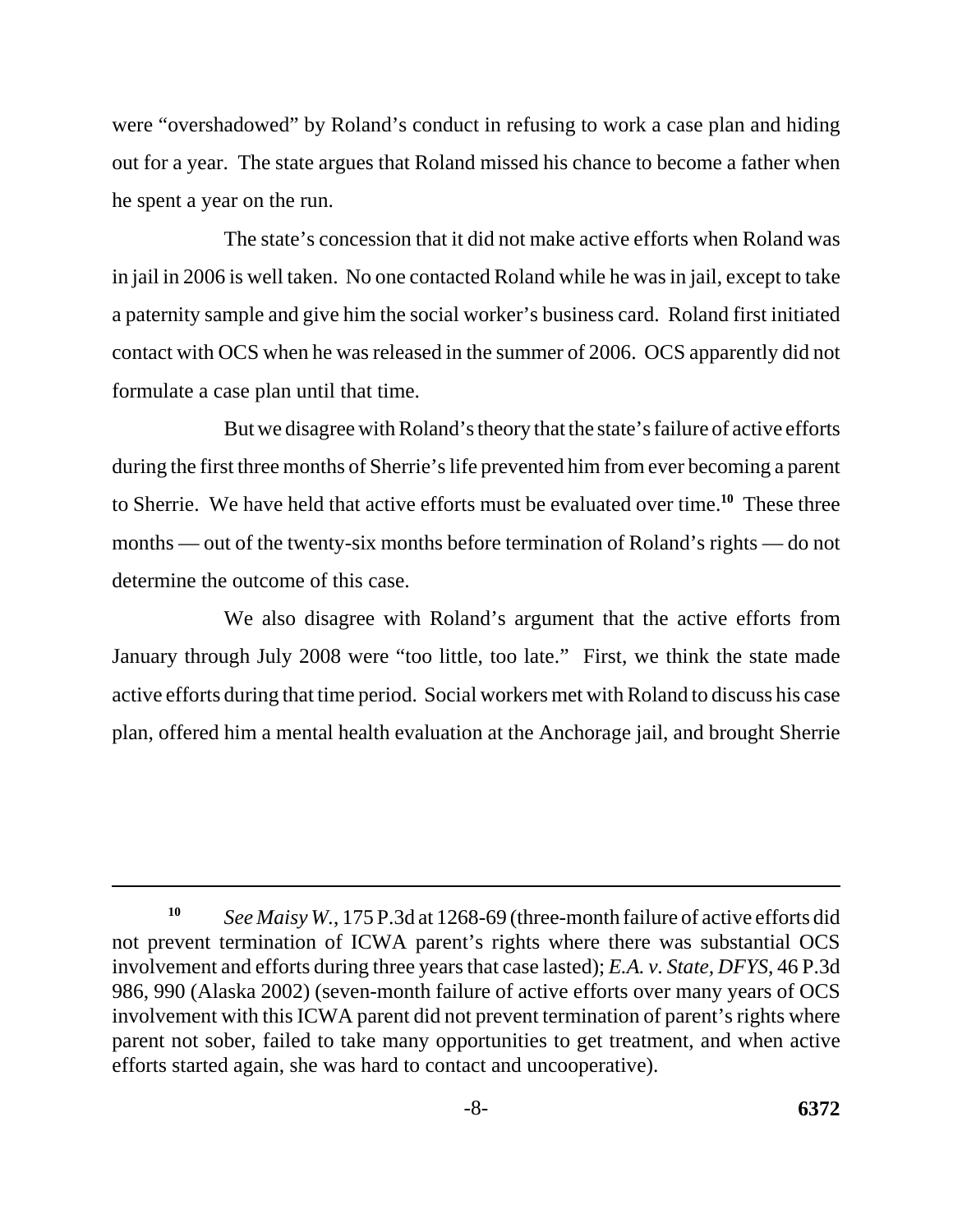regularly for visits. Furthermore, the Palmer jail provided a number of classes to Roland.<sup>11</sup> We conclude that the state made active efforts.

We agree with the trial court that Roland's involvement during that time was too little, too late. Although he made some progress during that time, he failed to take a number of opportunities that the state made available to him. The slow progress that resulted was insufficient considering his history of domestic violence, his prior refusal to work with a case plan,**<sup>12</sup>** and his disappearance for a year of his daughter's short life.**<sup>13</sup>**

First, after getting a second chance and being advised by the court not to let a single opportunity go by, Roland incredibly terminated his visits with Sherrie in January after only two visits. He had showed little interest in his daughter in the past, and then decided to halt visitation for two months between mid-January and mid-March 2008. In 2006, Roland had failed to attend the few visitations scheduled for him when he was still in contact with OCS. He did not attempt to contact or provide for his daughter during the year he was hiding from the law, and also for his first few months

**<sup>11</sup>***See T.F. v. State, Dep't of Health & Soc. Servs.*, 26 P.3d 1089, 1096 (Alaska 2001) (noting that ICWA requires the state to make active efforts, and therefore the efforts of different agencies, such as OCS and the Department of Corrections, may be considered together when determining whether the state made active efforts).

**<sup>12</sup>***See Maisy W.*, 175 P.3d at 1268 ("We have stated that 'a parent's demonstrated lack of willingness to participate in treatment may be considered in determining whether the state has taken active efforts.' " (quoting *N.A. v. State, DFYS*, 19 P.3d 597, 603 (Alaska 2001))).

<sup>&</sup>lt;sup>13</sup> We have previously considered a father's disappearance and avoidance of OCS when determining whether the state made active efforts. *See Ben M. v. State, Dep't of Health & Soc. Servs.*, No. 13090, 2009 WL 879755, at \*8 (Alaska Apr. 3, 2009, *amended* Apr. 21, 2009). *See also Rick P. v. State, Office of Children's Servs.*, 109 P.3d 950, 957 (Alaska 2005).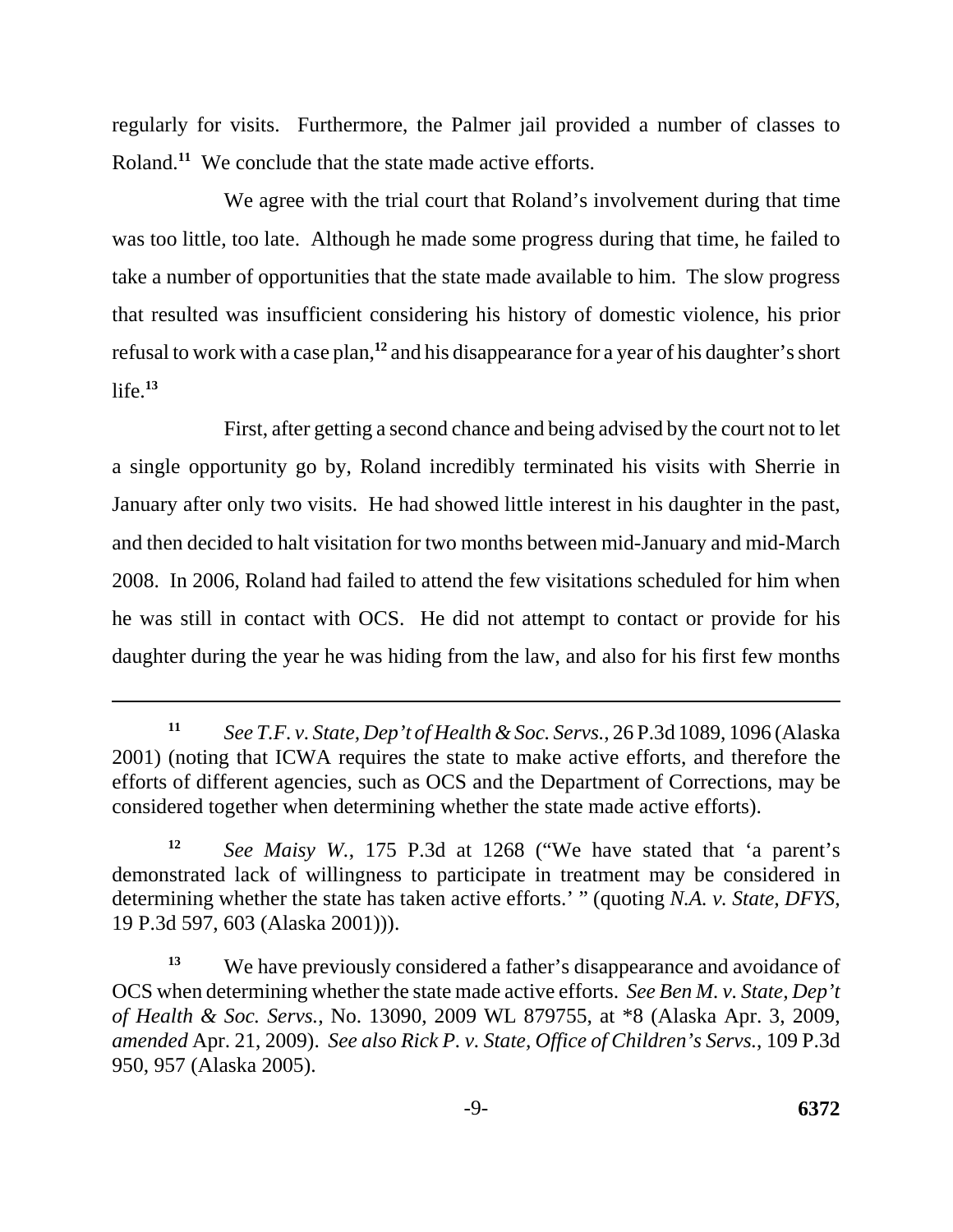in jail after his re-arrest. An important part of his case plan was bonding with his daughter and forming an attachment with her. But after only two visitations in January, Roland called off the visitations until late March. Those two months were Roland's best opportunity to bond with his daughter because shortly thereafter he was transferred to Palmer where visitation with his daughter, who had to be brought from Anchorage, was reduced to twice a month. Rather than seizing his opportunity, Roland tossed it away.

Second, there is some evidence that Roland suffers from mental health problems, and he refused to comply with the portion of his case plan requiring him to get a mental health evaluation when he had the opportunity to do so in jail in Anchorage. Mental health evaluations were available for inmates at the Anchorage jail, but Roland refused to be involved with that program. He was then transferred to a Palmer jail that does not offer mental health evaluations. Therefore, Roland would have to wait until his release in September to get a private evaluation.

Third, Roland refused to work with the social worker assigned to Sherrie's case. Indeed, he told her he wanted to commence a lawsuit against her. This further hindered his ability to comply with his case plan in the few months available to him. It resulted in the cancellation of one of his two monthly visits with Sherrie while in Palmer. It is troubling that he gave up time with Sherrie in order to avoid a social worker he disliked.

Roland was aware of how hard he would have to work at his case plan during the continuance. When Judge Stowers continued the termination trial in January 2008 in order to give OCS more time to work with Roland, he made clear to Roland that he would have to act diligently and take full advantage of the continuance in order to avoid termination of his parental rights:

> THE COURT: I would note that the child [Sherrie], you know, needs to get permanency and consistency and things